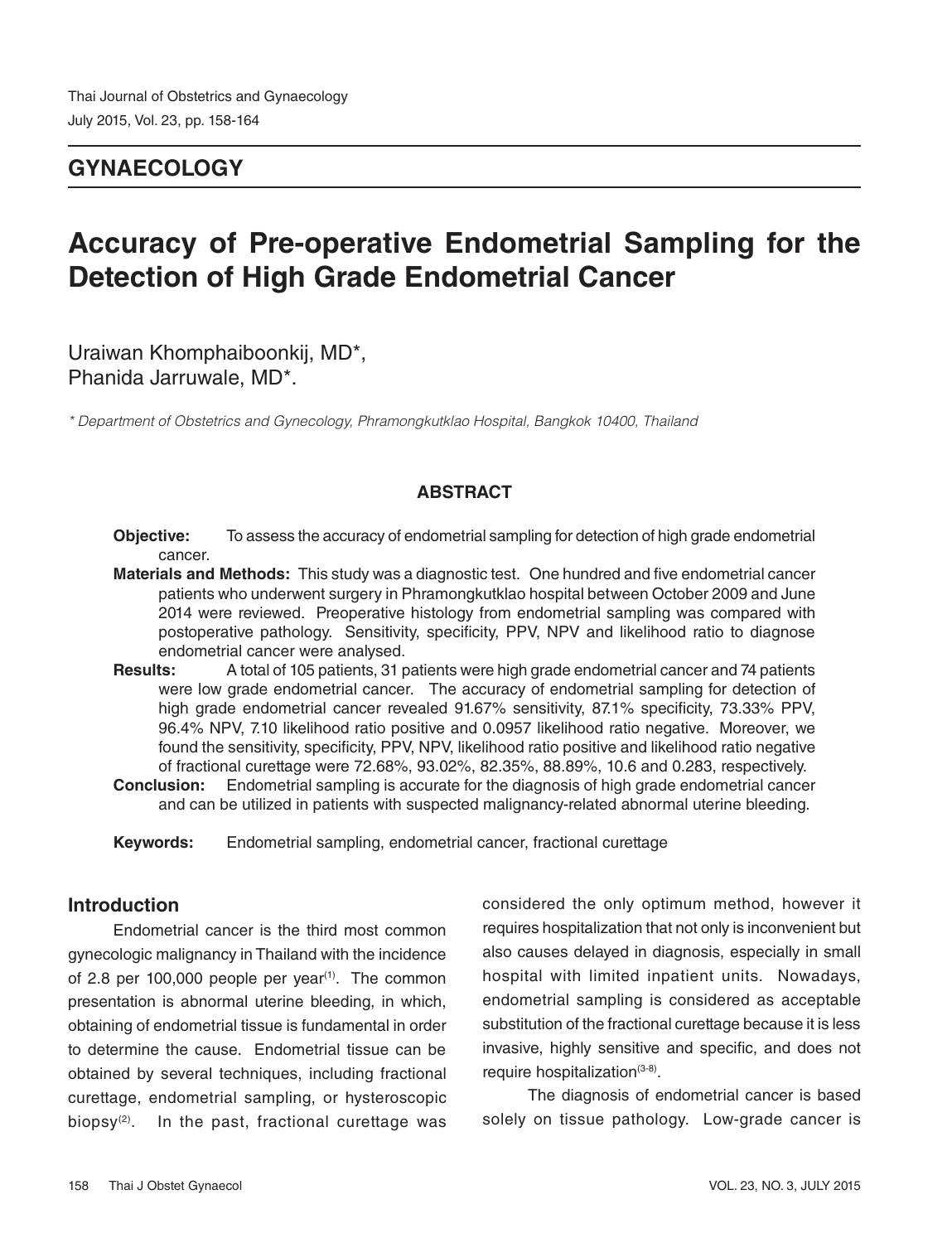diagnosed when the pathology reports grade 1 or 2 endometrioid adenocarcinoma<sup>(7)</sup>. Low-grade carcinoma is usually associated with less than half of the myometrial invasion, less than 10% of pelvic and paraaortic lymph node metastasis, and more than 90% five-year survival rate $(9, 10)$ . But high grade cancer is on the contrary. Since the diagnosis is based on histological morphology, the adequacy of tissue obtained from endometrial sampling is of major concern. Previous study suggested the high sensitivity and specificity of the endometrial sampling in detection of endometrial cancer<sup>(11-13)</sup>. Unfortunately, there is insufficient data on its accuracy for detection of highgrade endometrial cancer<sup> $(7)$ </sup>. Surgical staging with extensive removal of tumor bulk remains the core treatment of endometrial cancer. Nonetheless, if lowgrade cancer is confirmed, disease confined to the uterine fundus, no lymphovascular space invasion, no lymph node metastases, the patient can only undergo less invasive total abdominal hysterectomy with bilateral salpingo-oophorectomy<sup>(9)</sup>.

Accurate tumor grading is empirical for the selection of appropriate surgical intervention before extra-uterine spread occurs and for early referral to gynecologic oncologist. Thus, the purpose of this study was to evaluate the accuracy of preoperative endometrial sampling for the histological diagnosis of endometrial carcinoma compared to the standard post-operative pathology and compare the accuracy between endometrial sampling and fractional curettage, using a cross sectional study of patients with endometrial cancer who had received treatment at Phramongkutklao hospital.

# **Materials and Methods**

The study design was diagnostic test. The medical record of 120 patients who were diagnosed with endometrial cancer and underwent surgery at Department of obstetrics and gynecology, Phramongkutklao hospital between October 2009 and June 2014 were reviewed. Fifteen people were excluded either because the two primary cancer was presented, the tumor was inoperable, the pathological report before surgery was not available, or the diagnosis

was made by hysteroscopic biopsy. The final 105 patients who met the selection criteria were further divided into fractional curettage group and endometrial sampling group. Preoperative histology was compared with the postoperative pathology and the sensitivity, specificity, positive predictive value (PPV), negative predictive value (NPV) and likelihood ratio were calculated.

### **Definition**

- Endometrial sampling is the procedure in which the endometrial tissue is collected with comprised only endocell or endometrial aspirator.

- Low-grade endometrial cancer included endometrioid adenocarcinoma grade 1 or 2

- High-grade endometrial cancer included endometrioid adenocarcinoma grade 3 or nonendometrioid cancer such as carcinosarcoma (CS), uterine papillary serous carcinoma (UPSC), clear cell carcinoma (CCC), mucinous carcinoma and mixed seromucinous carcinoma

- Standard diagnosis is made from tissue pathology after surgical staging.

# **Inclusion criteria**

- Women who were diagnosed endometrial cancer and underwent surgery at Phramongkutklao hospital between October 2009 and June 2014.

- Presence of pathological report prior to surgical staging.

# **Exclusion criteria**

- Patient with two primary cancers.

- Absence of pathological report prior to surgical staging

# **Results**

Among 105 patients, preoperative tissue diagnosed by endometrial sampling 43 patients, of those with endometrial sampling were postoperative high grade cancer 12 patients. Sixty-two patients were diagnosed by fractional curettage, of these 62 patients, 19 patients were diagnosed as postoperative high grade cancer. The remaining patients were low grade cancer.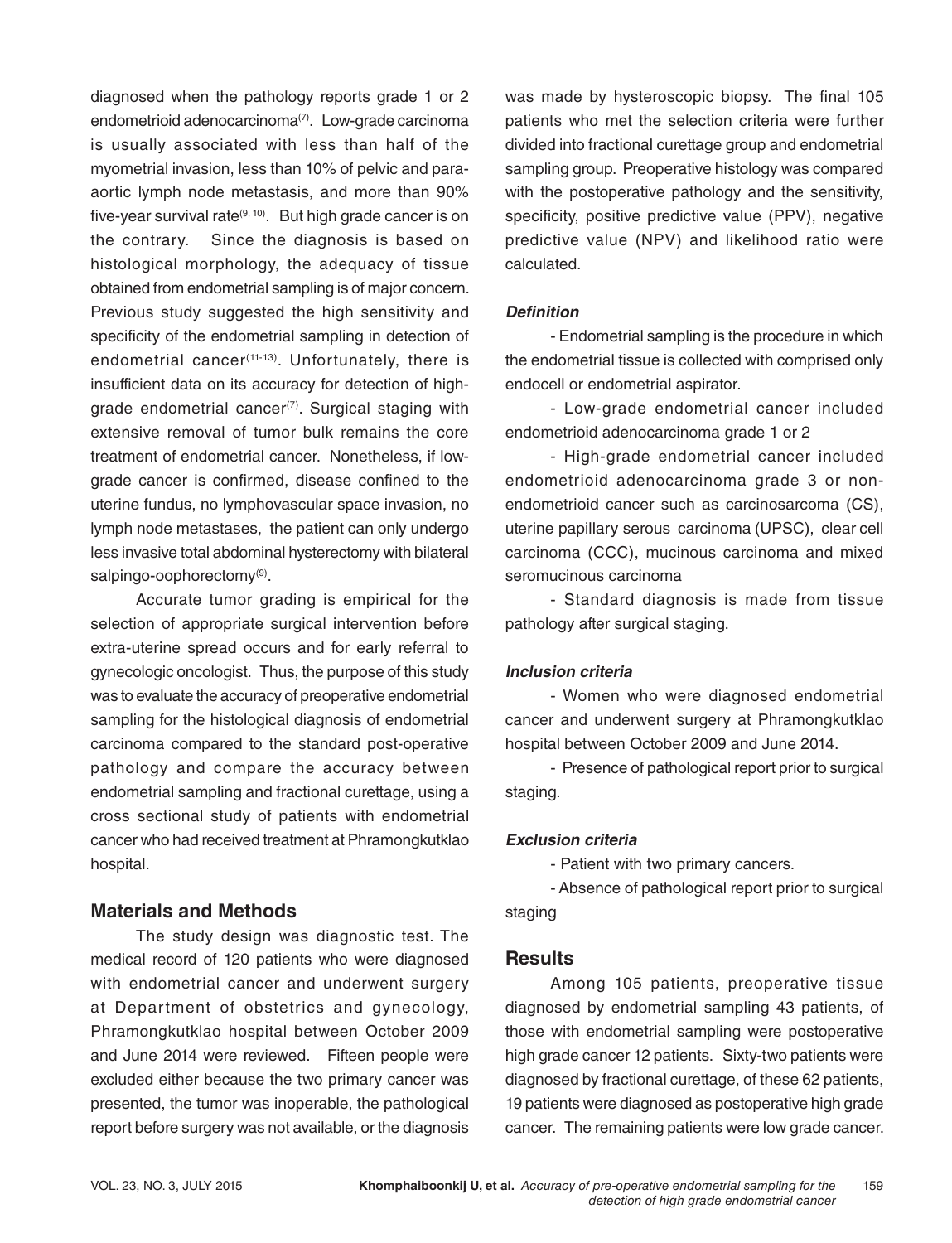The age of the enrolled patients was between 38 and 84 years old, with the average of 58.7 years old (mean±SD, 58.71±9.86). Fourteen patients had abnormal Pap smear, accounting for 13.33% of total. The underlying diseases and parity were demonstrated in Table 1.

|                         | $N = 105$      | $\%$       |
|-------------------------|----------------|------------|
| Age (years, mean±SD)    | 38-84          | 58.71±9.86 |
| DM type 2               | 21             | 20.00      |
| Hypertension            | 56             | 53.33      |
| Dyslipidemia            | 34             | 32.38      |
| Pap smear               |                |            |
| None                    | 15             | 14.29      |
| Negative for malignancy | 76             | 72.38      |
| Premalignant lesion     | 8              | 7.62       |
| Malignant lesion        | 6              | 5.71       |
| Parity*                 |                |            |
| None                    | 33             | 32.67      |
| 1                       | $\overline{7}$ | 6.93       |
| $\overline{2}$          | 23             | 22.77      |
| $\geq 3$                | 38             | 37.62      |
| <b>Method</b>           |                |            |
| Fractional curettage    | 62             | 59.05      |
| Endocell                | 38             | 36.19      |
| Endometrial aspirator   | 5              | 4.76       |

#### **Table 1.** Demographic data

\* 4 patients had no data

N = Number of patient

The final histology revealed 92 patients with endometrioid adenocarcinoma (32, 42, and 18 of grade1, 2, and 3, respectively), 5 patients with carcinosarcoma, 1 patient with uterine papillary serous carcinoma, 2 patients with clear cell carcinoma, and 5 patients with other histology (4 patients with mucinous carcinoma, 1 patients with mixed seromucinous carcinoma) (Table 2).

Comparison between the pre-operative histology and the final pathology was demonstrated in Table 2 and 3. Thirty-one out of 105 patients had postoperative high-grade cancer. The overall sensitivity and specificity for detection of high-grade cancer in Phramongkutklao hospital from both endometrial sampling and curettage were 80.65% and 90.54%, respectively. The positive predictive value (PPV) was 78.13%. In 31 high-grade endometrial cancer patients, 6 were underestimated prior to the surgery. Thus, the negative predictive value (NPV) was 91.78%. The likelihood ratio positive and negative were 8.53 and 0.214 respectively.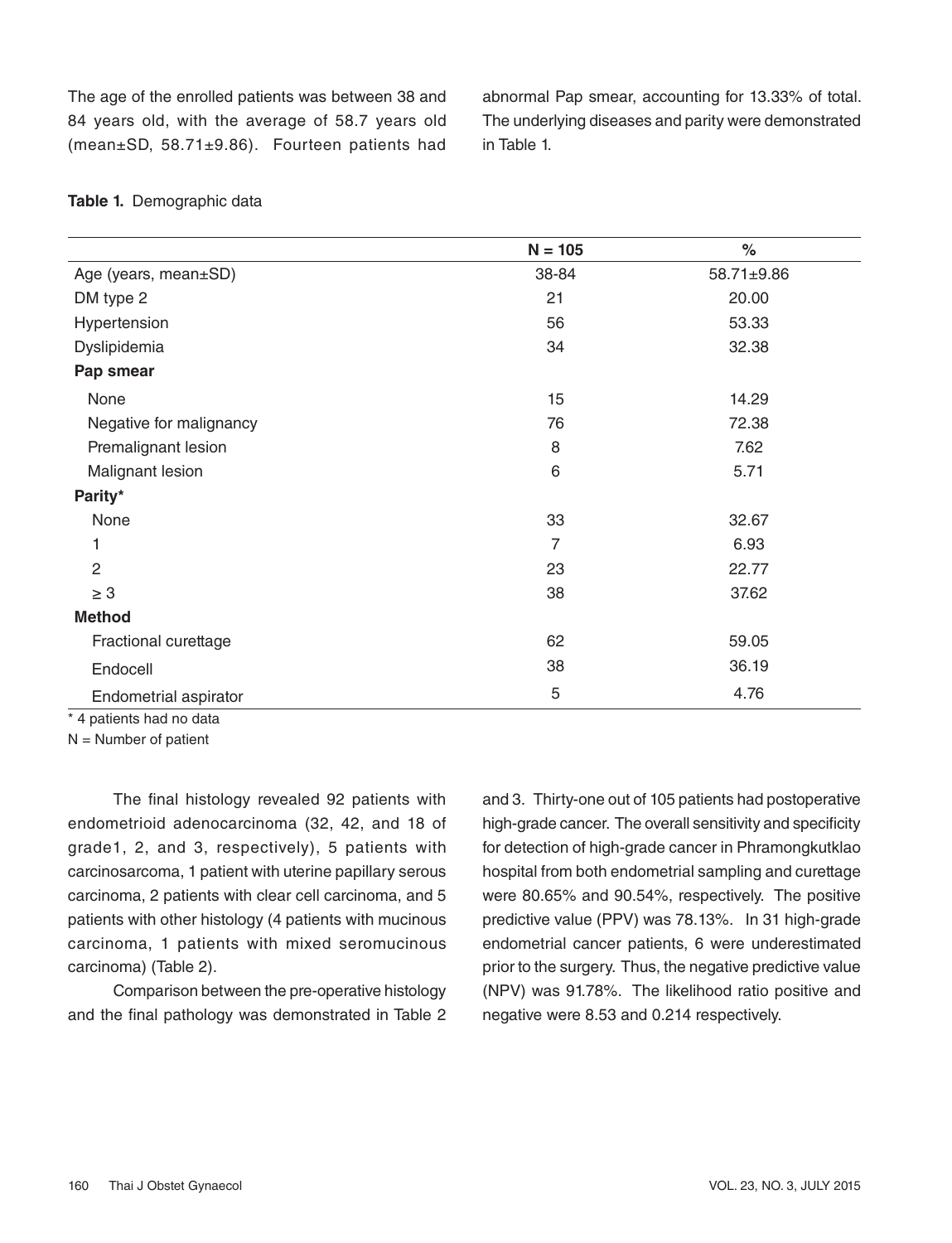| Pre-operative     |       | <b>Final pathology</b> |                   |           |             |              | <b>Total</b>  |     |
|-------------------|-------|------------------------|-------------------|-----------|-------------|--------------|---------------|-----|
| pathology         | G1 EA | G <sub>2</sub> EA      | G <sub>3</sub> EA | <b>CS</b> | <b>UPSC</b> | <b>CCC</b>   | <b>Others</b> |     |
| G <sub>1</sub> EA | 28    | 19                     |                   | $\Omega$  | 0           | 0            | 0             | 48  |
| G <sub>2</sub> EA | 3     | 17                     | 5                 | 0         | 0           | 0            | 0             | 25  |
| G <sub>3</sub> EA | 0     | 2                      |                   | 0         | 0           | 0            | 0             | 9   |
| CS                | 0     | 0                      |                   | 4         | 0           | 0            |               | 5   |
| <b>UPSC</b>       | 0     |                        | $\Omega$          |           |             | 0            |               | 3   |
| CCC               | 0     | 0                      | $\Omega$          | 0         | 0           | 2            |               | 2   |
| Others            |       | 3                      | 4                 |           | 0           | 0            | 5             | 13  |
| <b>Total</b>      | 32    | 42                     | 18                | 5         |             | $\mathbf{2}$ | 5             | 105 |

G1 EA—grade 1 endometrioid adenocarcinoma, G2 EA—grade 2 endometrioid adenocarcinoma, G3 EA—grade 3 endometrioid adenocarcinoma, CS—carcinosarcoma, UPSC—uterine papillary serous carcinoma, CCC—clear cell carcinoma, others mucinous carcinoma, mixed seromucinous carcinoma

**Table 3.** Preoperative pathology from endometrial sampling and fractional curettage compared with final pathology classified by tumor-grading

| Pre-operative               | <b>Final pathology</b> | <b>Total</b>   |     |
|-----------------------------|------------------------|----------------|-----|
|                             | HG                     | LG             |     |
| <b>All device</b>           |                        |                |     |
| HG                          | 25                     | 7              | 32  |
| LG                          | $\,6$                  | 67             | 73  |
| <b>Endometrial sampling</b> |                        |                |     |
| HG                          | 11                     | $\overline{4}$ | 15  |
| LG                          |                        | 27             | 28  |
| <b>Fractional curettage</b> |                        |                |     |
| HG                          | 14                     | 3              | 17  |
| LG                          | 5                      | 40             | 45  |
| <b>Total</b>                | 31                     | 74             | 105 |

As previously mentioned, collection of endometrial tissue for pre-operative histology was performed either by fractional curettage or endometrial sampling. Since our study focused on the benefit of endometrial sampling compared to the conventional method, we divided the patients into 2 groups for analysis. Endometrial sampling revealed 91.67% sensitivity, 87.1% specificity, 73.33% positive predictive value

(PPV), 96.43% negative predictive value (NPV), 7.10 likelihood ratio positive and 0.0957 likelihood ratio negative for detection of high-grade endometrial cancer. The sensitivity, specificity, PPV and NPV of fractional curettage for high-grade cancer detection were 73.68%, 93.02%, 82.35% and 88.89% respectively. The likelihood ratio positive and negative of fractional curettage were 10.6 and 0.283 respectively (Table 4).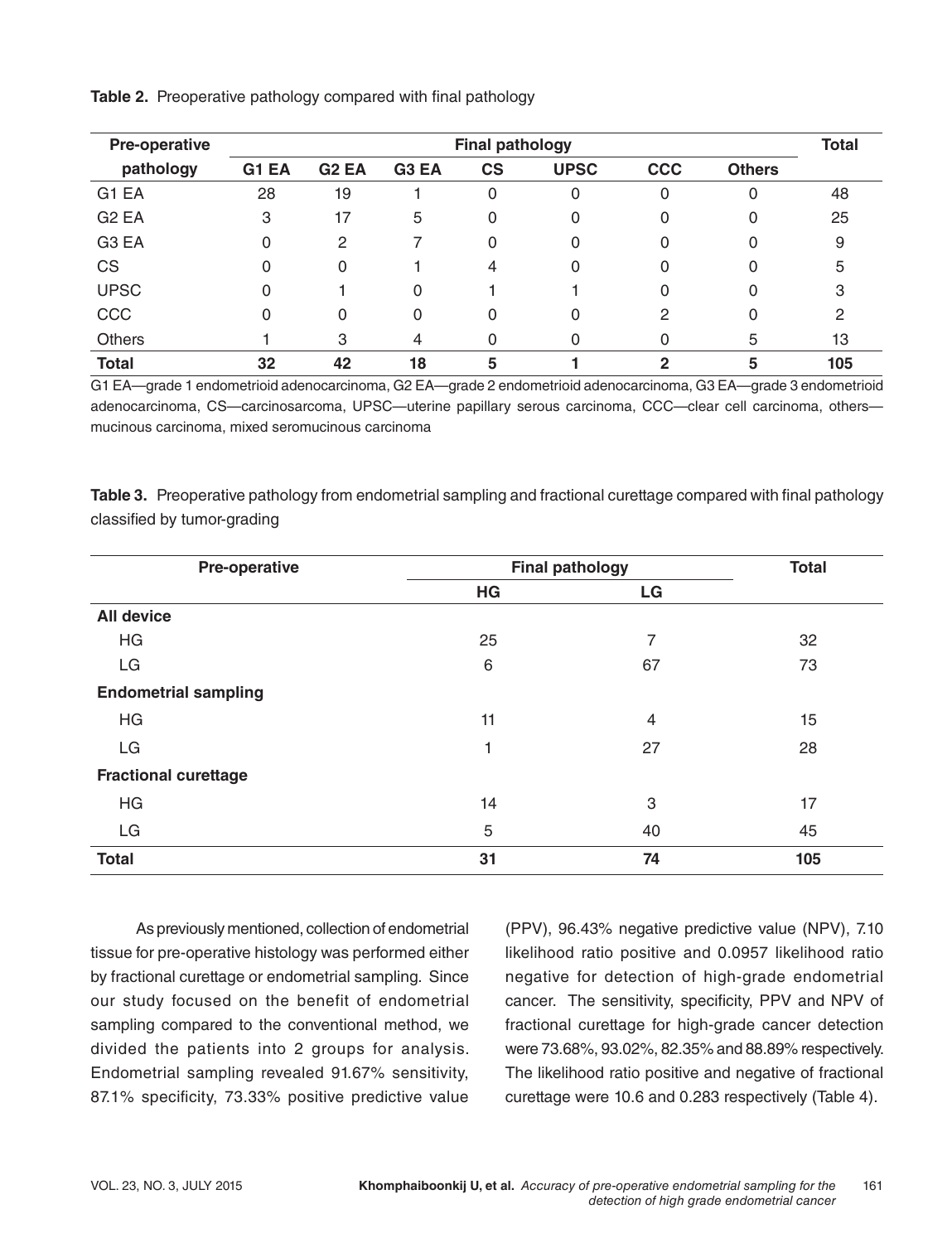|                                   | <b>Endometrial sampling</b> | <b>Fractional curettage</b> | Total     |  |
|-----------------------------------|-----------------------------|-----------------------------|-----------|--|
|                                   | $N = 43$                    | $N = 62$                    | $N = 105$ |  |
| Sensitivity of detecting HG       | 91.67%                      | 73.68 %                     | 80.65%    |  |
| (as confirmed by final histology) |                             |                             |           |  |
| Specificity of detecting HG       | $\Omega$                    | 0                           |           |  |
| (as confirmed by final histology) |                             |                             |           |  |
| Positive predictive value         | 73.33 %                     | 82.35 %                     | 78.13 %   |  |
| Negative predictive value         | 96.43%                      | 88.89 %                     | 91.78%    |  |
| Accuracy                          |                             |                             |           |  |
| Likelihood ratio positive         | 7.10                        | 10.60                       | 8.53      |  |
| Likelihood ratio negative         | 0.0957                      | 0.283                       | 0.214     |  |

**Table 4.** Comparison of the accuracy of endometrial sampling versus fractional curettage for detection of high grade endometrial cancer

HG—high grade tumor

Table 5 depicts the discordance between final pathology and endometrial sampling or fractional curettage. Endometrial sampling resulted in underestimation of tumor grading in 1 out of 6 patients (2.32%), while 5 patients were underestimated by fractional curettage. Of seven pre-operative samples that were reported as higher grade than the final histology, 4 out of 7 (9.3%) were diagnosed by endometrial sampling.

**Table 5.** Comparison of the accuracy of endometrial sampling versus fractional curettage for detection of high grade endometrial cancer

|                                   | <b>Total</b> | <b>Endometrial sampling</b> | <b>Fractional curettage</b> |  |
|-----------------------------------|--------------|-----------------------------|-----------------------------|--|
|                                   | $N = 105$    | $N = 43$                    | $N = 62$                    |  |
| Lower grade than final pathology  | $6(5.71\%)$  | 1 $(2.32\% )$               | $5(8.06\%)$                 |  |
| Higher grade than final pathology | 7(6.67%)     | 4 $(9.3\% )$                | $3(4.84\%)$                 |  |

# **Discussion**

The diagnosis of endometrial cancer is based on the histological morphology. Thus, accurate initial tumor grading is empirical for selection of appropriate surgical intervention and early referral to gynecologic oncologist. Previous study suggested the high sensitivity and specificity of the endometrial sampling in detection of endometrial cancer<sup>(11-13)</sup>. However, there is insufficient data on its accuracy for detection of high-grade cancer $(7)$ . As a result, this study focuses on the accuracy of endometrial sampling for detection of highgrade cancer to facilitate the planning of proper surgical interventions and compare the accuracy between endometrial sampling and fractional curettage. Several aspects include sensitivity, specificity, negative predictive value (NPV), or positive predictive value (PPV) of the method were analysed.

Sensitivity of endometrial sampling to detect high-grade endometrial cancer

Our study revealed the overall sensitivity of pre-operative histology for detection of high-grade endometrial cancer was 80.65%. Endometrial sampling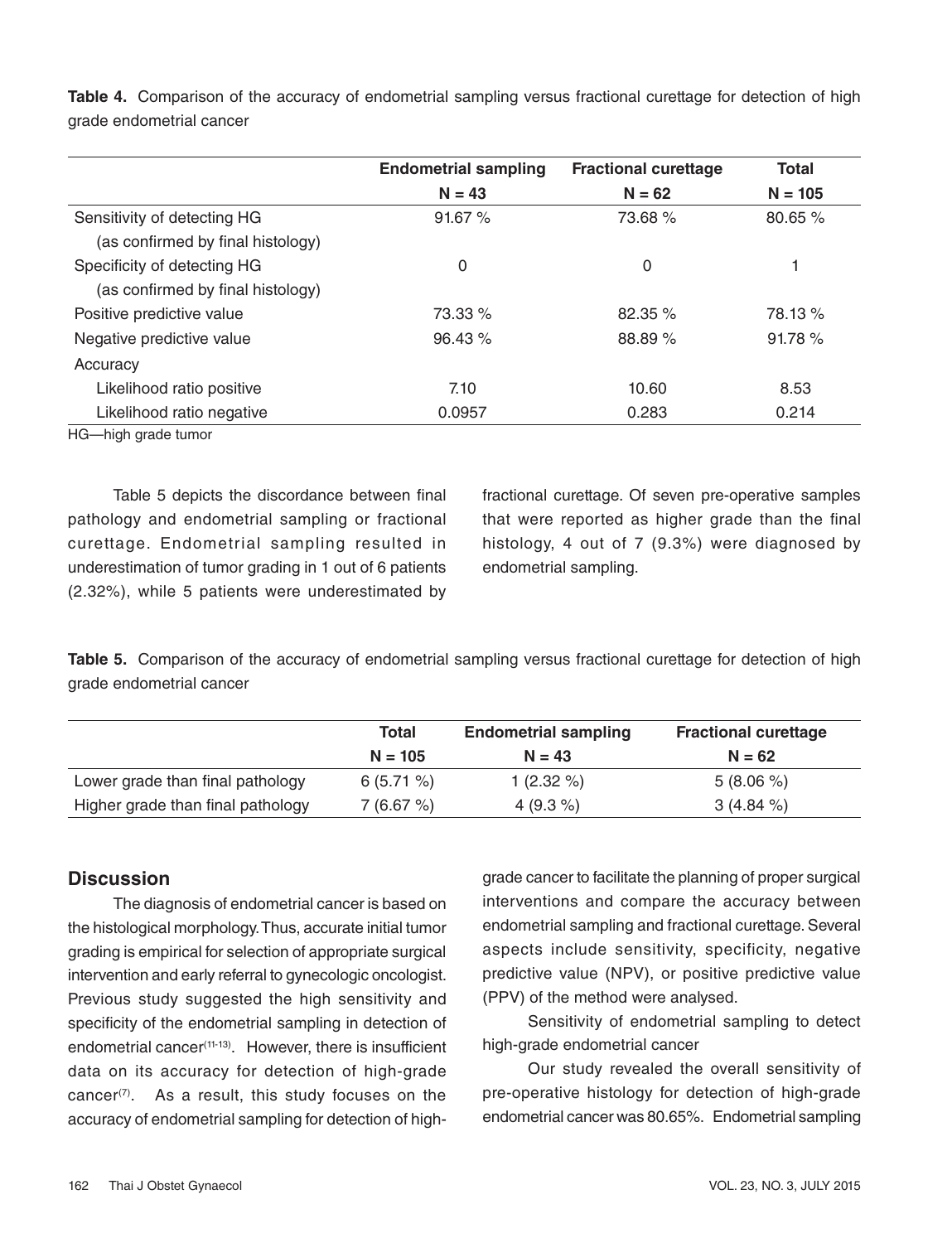was more sensitive than fractional curettage in detecting of high-grade cancer, with the sensitivity of 91.67% compared to 73.68%. Interestingly, our result was dissimilar to the previous study by Gloria et.al, in which, the sensitivity of fractional curettage was as high as 92.3% while that for endometrial sampling was 85.7%<sup>(7)</sup>. Discrepancy of the results might be caused by various factors, including patient backgrounds (eg. race, age), type of tumor, and device variations.

The lower sensitivity of endometrial sampling in the previous study which was conducted in the similar fashion as our study might be due to the dominance of non-endometrioid cancer, different instrument use. However, it is not great different between the studies. Endocell and endometrial aspirator were used in our study while pipelle was used in the previous study for endometrial sampling.

In 31 samples from patients with final diagnosis of high-grade endometrial carcinoma in our study, 6 samples were underestimated, of which, 5 of those were obtained by fractional curettage. All of the 6 patients had grade 3 endometrioid adenocarcinoma while the pre-operative histology reported as endometrioid grade 1 or 2. The accuracy was 100% in non-endometrioid group.

The lower sensitivity of fractional curettage in our study might be caused by 55 out of 62 patients that from fractional curettage were not done in Phramongkutklao hospital, so we cannot review the pathological report or repeated procedure. Only 1 out of 7 samples from fractional curettage in our hospital could not detect high grade cancer.

Positive predictive value (PPV), negative predictive value (NPV), and likelihood ratio of endometrial sampling to detect high-grade endometrial cancer

Our study demonstrated PPV 82.35% of fractional curettage and 73.33% of endometrial sampling, similar to the previous study by Huang GS, et al $(7)$ . While NPV and likelihood ratio of endometrial sampling for detecting high-grade endometrial cancer had not been previously described. In this study demonstrated 96.43% PPV and 7.10 positive likelihood ratio. The NPV (96.4%) and negative likelihood ratio (0.0957) of endometrial sampling were

higher than fractional curettage. Thus, endometrial sampling may be used as the initial procedure for evaluating abnormal uterine bleeding in outpatient unit. Nonetheless, when high-grade malignancy was suspected from clinical presentation, fractional curettage should be used due to the higher PPV and positive likelihood ratio (Table 4).

As a result, we suggested the use of endometrial sampling as the procedure of choice for abnormal uterine bleeding in outpatient unit when the malignancy is also suspected. Pathological report from endometrial sampling was reliable and accurate enough for detecting high-grade endometrial cancer for planning of appropriate surgery. However, we should keep in mind on the possibility of more advanced staging from final pathology than the preoperative pathological report.

### **Limitation**

 Limitation of our study was inadequate cases of endometrial sampling. In the future, we recommend to expand the study into multi-centers collaboration to increase the study population.

# **Conclusion**

In summary, our study demonstrated that endometrial sampling was highly accurate in detection of high-grade endometrial cancer and could be utilized in patients with suspected malignancy-related abnormal uterine bleeding. Moreover, we demonstrated the strong correlation between the histology from endometrial sampling and the final pathology that was useful for preoperative counseling, referral decision, and proper surgical management.

# **Acknowledgements**

The authors would like to thank Dr.Pimtip Sanvarinda and all staffs of Department of Obstetrics and Gynecology, Phramongkutklao Hospital.

#### **References**

- 1. Wilailak S. Epidemiologic report of gynecologic cancer in Thailand. J Gynecol Oncol 2009;20:81-3.
- 2. Timmerman D, Thierry VB. Diagnostic strategies in